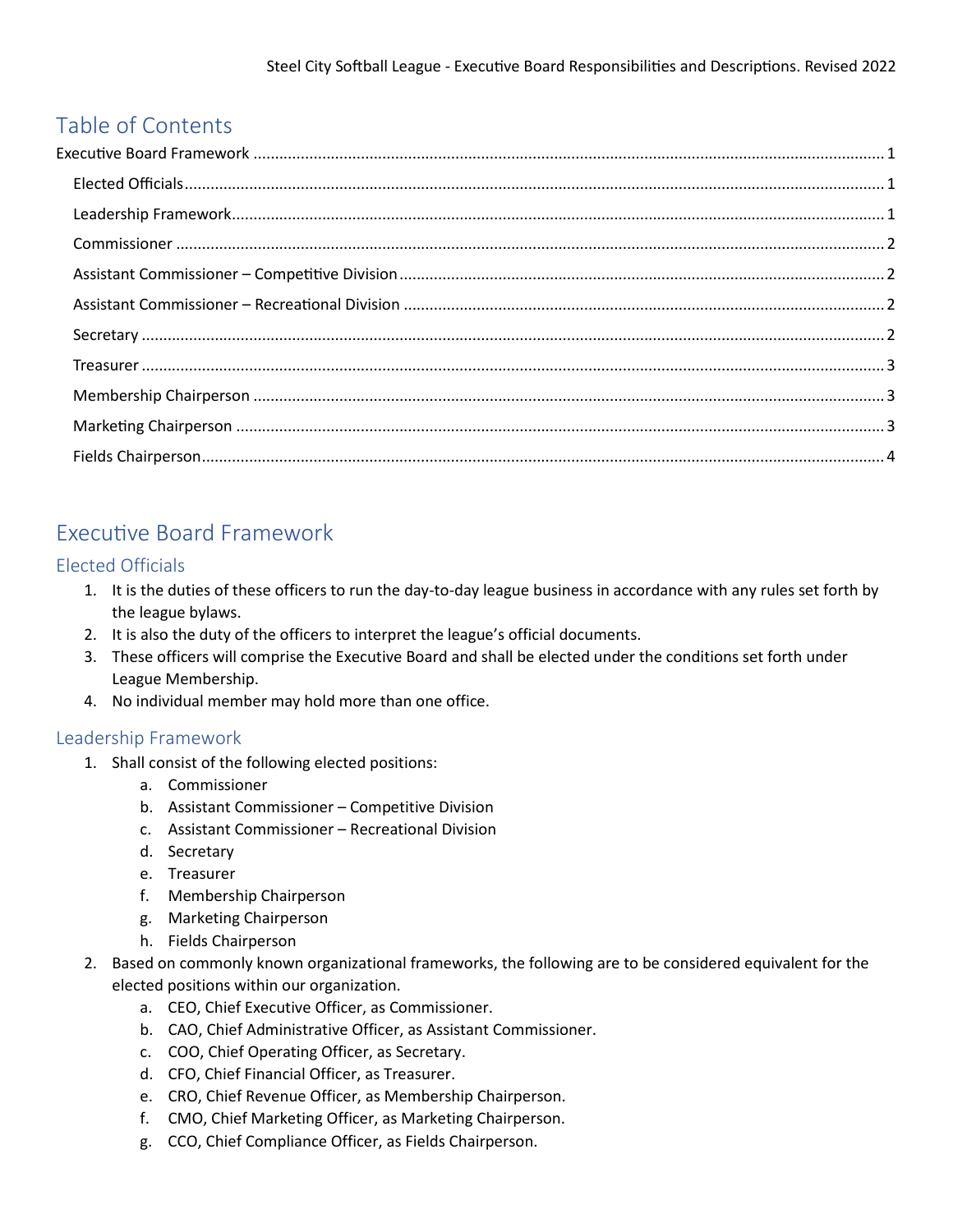### <span id="page-1-0"></span>Commissioner

- 1. Must be a member in good standing of the SCSL.
- 2. The commissioner is responsible for maintaining (managing) day-to-day activities associated with league play as well as interpretation of the bylaws in accordance with league play.
- 3. If the commissioner deems an issue is outside the scope of the bylaws, they are responsible for bringing it to a vote by the Board of Directors.
- 4. Conducts league meetings, officers' meetings, and Board of Director meetings at whenever times are deemed necessary.
- 5. Approve and verify expenses incurred by the league.
- 6. Represent the league at appropriate organizations.
- 7. Appoints representatives to the various committees.
- 8. Develop league succession plan.

## <span id="page-1-1"></span>Assistant Commissioner – Competitive Division

- 1. Must be a member in good standing of the SCSL.
- 2. Responsible for Competitive Division matters.
- 3. Maintain player ratings along with the assistance of league commissioner.
- 4. Produce and maintain division schedule in coordination with Recreational Division Commissioner.
- 5. Familiar with and can provide rules of play, as needed.
- 6. Handle any game protests.
- 7. Deals with any division umpire issues.
- 8. Assist with the league spring training and assignment of new league members.
- 9. Assist with league registration.
- 10. Assist the following Executive Board members: Assistant Commissioner Recreational, Secretary, and Treasurer.
- 11. In the event that the Commissioner is unable to complete their elected term in office for whatever reason, it will be the responsibility of the Assistant Commissioner to assume the duties of both Assistant Commissioners until a new league Commissioner is chosen.

#### <span id="page-1-2"></span>Assistant Commissioner – Recreational Division

- 1. Must be a member in good standing of the SCSL.
- 2. Responsible for Recreational Division matters.
- 3. Maintain player ratings along with the assistance of league commissioner.
- 4. Produce and maintain division schedule in coordination with Competitive Division representative.
- 5. Familiar with and can provide rules of play, as needed.
- 6. Handle any game protests.
- 7. Deals with any division umpire issues.
- 8. Assist with membership and social activities.
- 9. Assist the following Executive Board members: Assistant Commissioner Competitive, Marketing, Fields, and Membership Chairpersons.
- 10. In the event that the Commissioner is unable to complete their elected term in office for whatever reason, it will be the responsibility of the Assistant Commissioner – Recreational Division to assume the duties of the Commissioner until a new league Commissioner is chosen.

#### <span id="page-1-3"></span>**Secretary**

- 1. Must be a member in good standing of the SCSL.
- 2. Maintain an official record of the Bylaws and oversee the Bylaws committee.
- 3. Maintain all official records of the league.
- 4. Maintain all official membership information of the league.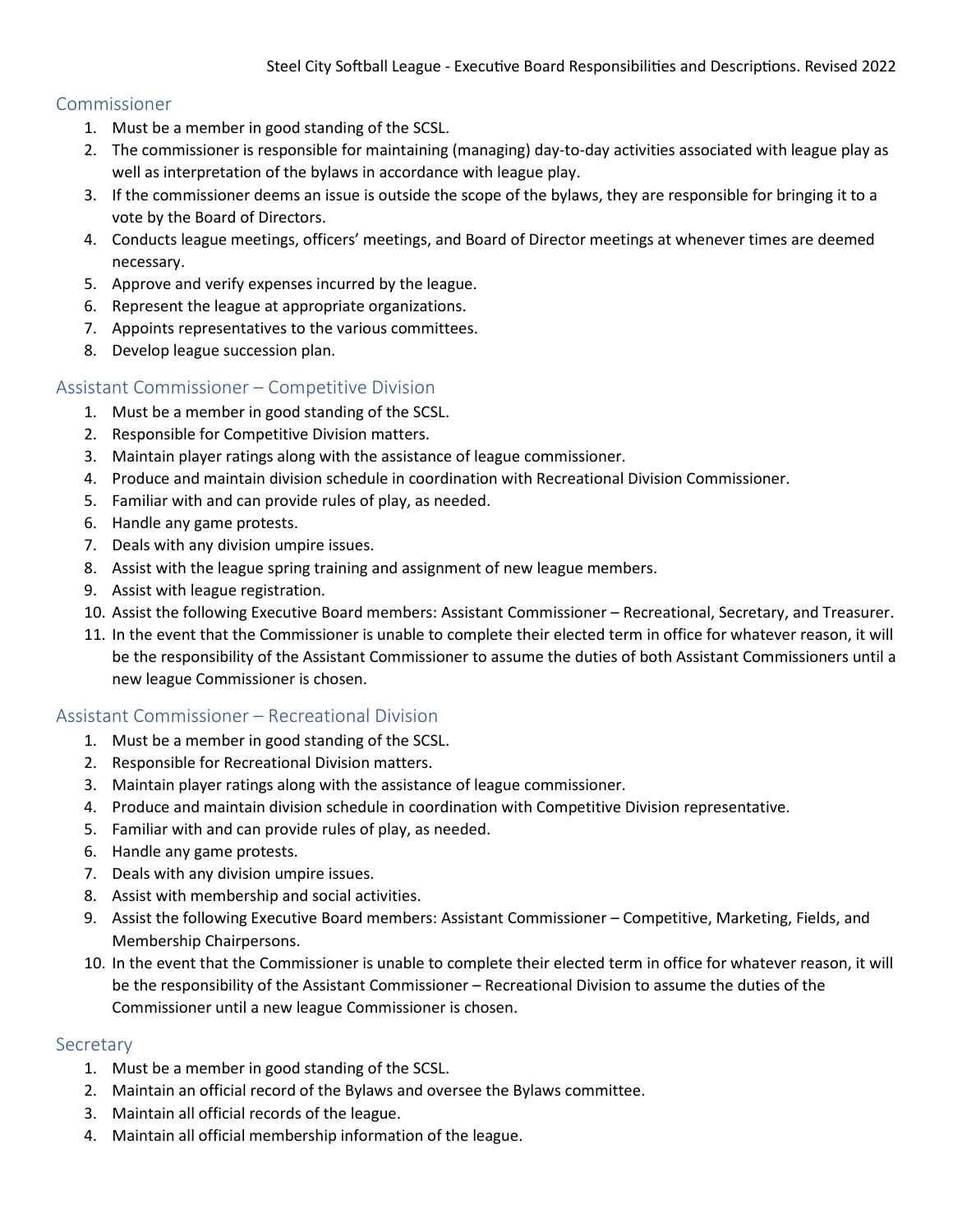- 5. Produce all publications for the league including advertising, public relations, and internal communications, in conjunction with the Marketing Chairperson.
- 6. Oversee the Public Relations committee.
- 7. Create, maintain, and distribute the Manager's Handbook each season. Distributed by means of email, website, or social media.
- 8. Accurately record all decisions and activities at the Executive Committee meetings and Board of Directors
- 9. Distribute minutes for the Executive Committee meetings and Board of Directors within two weeks of the meeting.
- 10. Support the league Commissioner at Board of Directors.
- 11. Coordinate league meetings upon request of:
	- a. Executive Committee
	- b. General membership
	- c. Commissioner, Competitive and Recreational Division Assistant Commissioners

#### <span id="page-2-0"></span>Treasurer

- 1. Must be a member in good standing of the SCSL.
	- a. Responsible for the management and supervision of all funds and fiscal resources and properties.
- 2. Maintain complete and accurate financial records.
- 3. Develop and maintain league budget. The treasurer will be required to draft a league budget by January 31 of that year for each season and will issue treasury reports to the Board of Directors by the end of each year.
- 4. Shall assist the Commissioner in determining the league membership, team entrance fees and sponsorship fees.
- 5. Responsible for compliance with all requirements associated to being a 501(c)(3) nonprofit organization.
- 6. Provide financial reports and budget updates at each Executive Board and Board of Directors meetings.
- 7. Other responsibilities as assigned by the Commissioner

#### <span id="page-2-1"></span>Membership Chairperson

- 1. Must be a member in good standing of the SCSL.
- 2. Submit a detailed yearly membership plan to the executive board for review by January 31st.
- 3. Actively seek and maintain league membership.
- 4. Develop a schedule of events to promote, gain exposure for the league, and identify new league members.
- 5. Work with the league secretary and the marketing chairperson on advertising for events.
- 6. Work with the league secretary for all league communications.
- 7. Organize and conduct annual spring training activities designed to produce excitement about the league and allow for proper divisional placement within the league.
- 8. Placement of new league members identified by the membership committee will be handled with assistance from the Competitive and Recreational Division Commissioners.
- 9. Present any planned expenditures to be identified and budgeted for with the league treasurer for approval.
- 10. Responsible for planning all special events to gain new membership, retain membership interest, and develop interest year-round.
- 11. Events identified, as league essential shall be paid for out of league funds; non-essential events will require a separate funding source.

#### <span id="page-2-2"></span>Marketing Chairperson

- 1. Must be a member in good standing of the SCSL.
- 2. In coordination with the league treasurer, submit a detailed fundraising events plan to the executive board for review.
- 3. Responsible for all league fundraising events, not directly associated with on field play or related to members.
- 4. Communicate all activities with league secretary and publicity/marketing committee.